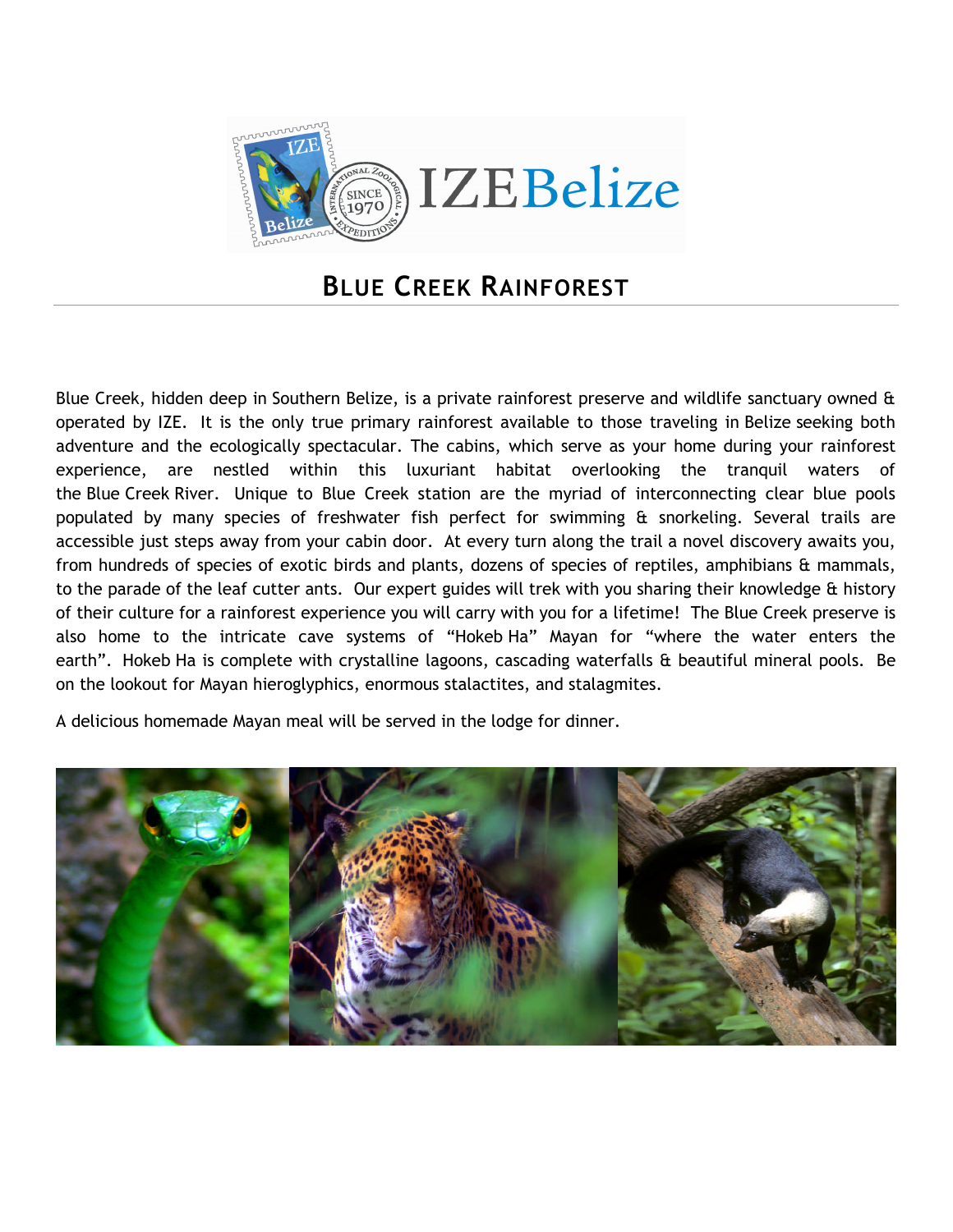Design your day spent at IZE's Blue Creek Field Station by choosing two activities per day from the list below.

**Short Cave Hike**: The Ultimate Tropical Rainforest Experience! You will follow your Maya Guides up a steep incline to the entrance of one of the most spectacular limestone caves in Belize. Stalactites hang from the ceiling and colonies of bats dwell in the darkest crevices. Long pants, a long-sleeved shirt, hiking boots or sturdy-soled sneakers are recommended. Be sure to take along your camera and headlamp!



*Home Stays - We can arrange an overnight stay with a family from the village of Blue Creek. Living with a family, you can take part in the day-to-day rhythms of Mopan Maya culture. Observing and participating in making the day's tortillas, listening to the strains of Mayan music by firelight in a thatched hut, – these experiences will turn into memories to last a lifetime.*

**Iguana Hike**: Two-hour activity where you will swim and hike along the clear blue river as your Mayan guides look for iguanas in the overhanging trees. Belize is home to 21 of the 700 species of lizards! Shorts, T-shirts, water shoes or sturdy hiking sandals are recommended. Bring along a dive mask if you are interested in helping the guides.

**Monkey Hike**: Three-hour activity where you will have an opportunity to meet "The howlers" known locally as baboons! Slow moving and often quiet they sometimes go unnoticed on the trails, so stay alert and on the lookout. But when the males let loose...their loud and piercing chorus of roars is sure to surprise you. Long pants or shorts, a long sleeve shirt, ( tank top of light weight material worn under your long sleeve shirt for the hot walk back ) hiking boots or sturdy sole sneakers, sunscreen and insect repellent are recommended.

**Bird Walk:** Three-hour activity. Enjoy the dynamic diversity of birds with your local guide. Early morning and late afternoons are when you find most birds active and vocal. Over 300 species of ornate birds can be observed from the keel-billed toucan to the purple-crowned fairy. Don't forget to bring your binoculars. Shorts and long pants, T-shirts, hiking sandals or sneakers are recommended.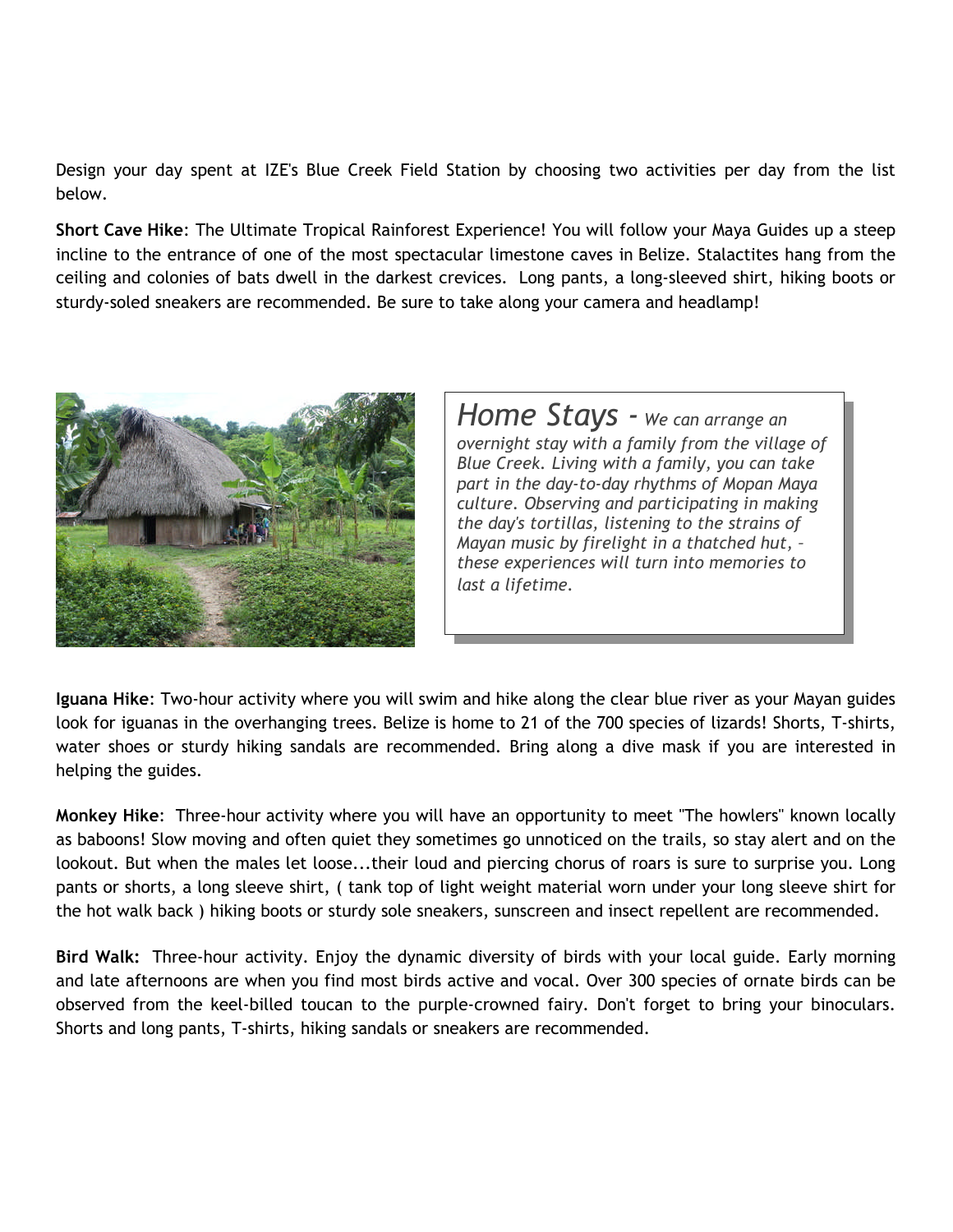**School Tour:** Visit the local elementary school where you will have the chance to participate in classroom activities, exchange ideas, and stories. Join in the fun during recess by participating in a game of soccer or softball.

**Ethnobotany & Farming:** Two-hour activity where you will explore the medicinal and culinary uses of the local herbs, plants, and trees. The Mayans were masters at utilizing the jungle's natural resources for their medicinal needs. You will learn about the vines that store drinking water and other remarkable remedies that nature offers. You will get a firsthand look at the crops Mayans harvest such as avocados, citrus, cocoa, mango, cashews, rice, beans, etc.

**Arts & Crafts:** Three-hour activity where you will work with local Mayan and Kekchi craftsman as they create colorful embroidery, jippi jappa weavings, slate carvings, and pottery. You are welcome to participate in the production of these native arts  $\hat{a}$  crafts. During this activity, you will be entertained with fables and folklore that have been passed down through generations.

**Cave Snorkel & Swim:** Three-hour activity that starts with a hike from IZE's field station that winds along the river to the mouth of the cave. You will have the opportunity to swim and snorkel in the interconnecting crystalline lagoons, majestic waterfalls and mineral pools teeming with exotic fish.

**Jungle Climb:** This four-hour adventure will have you trekking through the jungle and up the mountains behind IZE's Blue Creeks Field Station. As you follow the path along the river, you will experience wildlife, flora & fauna and the incredible sounds of the jungle. You will take in the magnificent views of the valley and enjoy a spectacular 360-degree view of the surrounding countryside and hills of Guatemala. The reward for your effort is waiting for you at the bottom as you dive into the clear blue pools at the mouth of Blue Creek Cave**. This adventure is recommended for those in very good physical condition.**